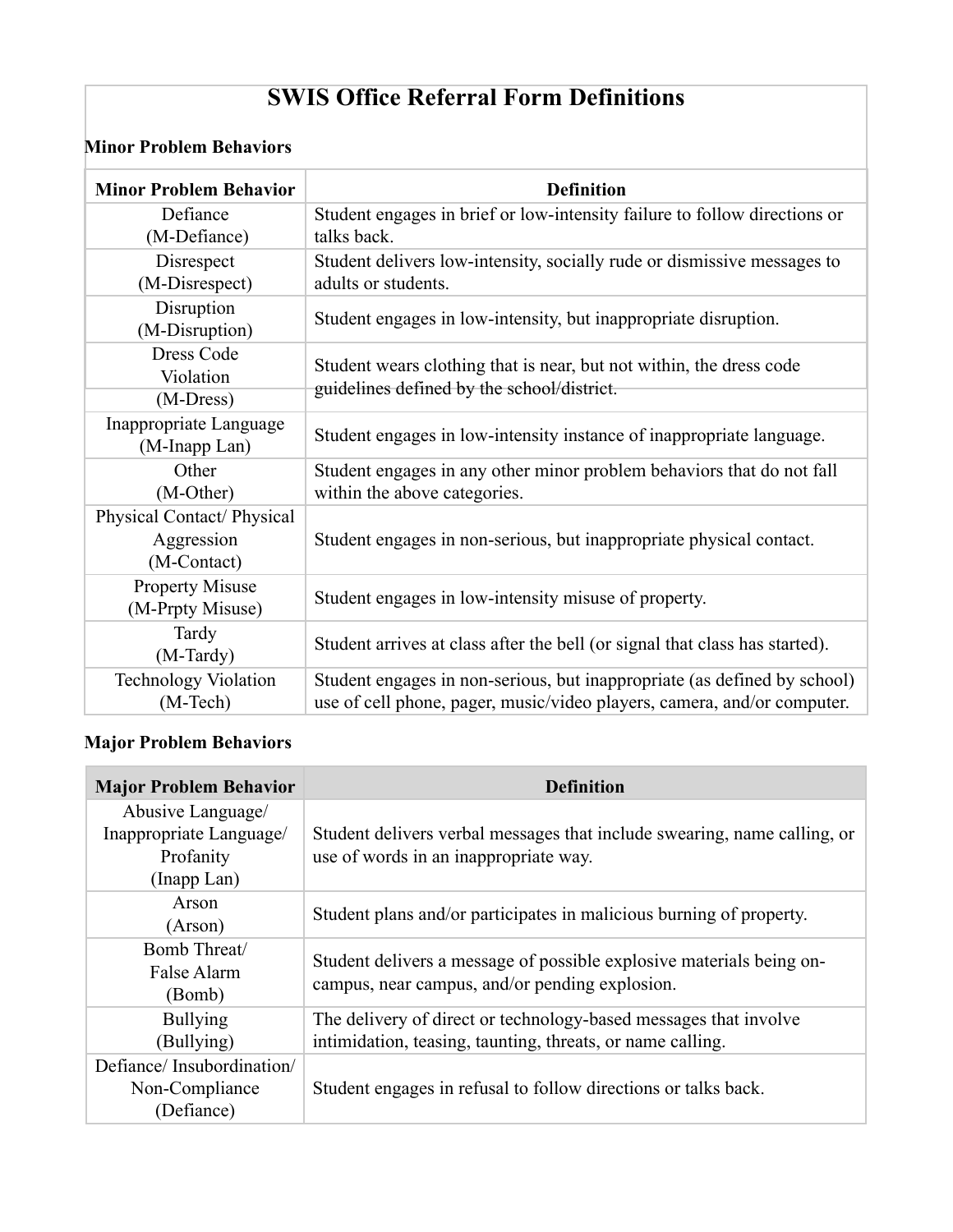| Disrespect<br>(Disrespect)                                    | Student delivers socially rude or dismissive messages to adults or<br>students.                                                                                                                                                                              |
|---------------------------------------------------------------|--------------------------------------------------------------------------------------------------------------------------------------------------------------------------------------------------------------------------------------------------------------|
| Disruption<br>(Disruption)                                    | Student engages in behavior causing an interruption in a class or<br>activity. Disruption includes sustained loud talk, yelling, or screaming;<br>noise with materials; horseplay or roughhousing; and/or sustained out-<br>of-seat behavior.                |
| <b>Dress Code Violation</b><br>(Dress)                        | Student wears clothing that does not fit within the dress code guidelines<br>practiced by the school/district.                                                                                                                                               |
| Fighting<br>(Fight)                                           | Student is involved in mutual participation in an incident involving<br>physical violence.                                                                                                                                                                   |
| Forgery/Theft/Plagiarism<br>(Theft)                           | Student is involved by being in possession of, having passed on, or<br>being responsible for removing someone else's property; or the student<br>has signed a person's name without that person's permission, or claims<br>someone else's work as their own. |
| <b>Gang Affiliation Display</b><br>(Gang Display)             | Student uses gesture, dress, and/or speech to display affiliation with a<br>gang.                                                                                                                                                                            |
| Harassment<br>(Harass)                                        | The delivery of disrespectful messages in any format: gender, ethnicity,<br>sexual, race, religion, disability, physical characteristics, or other<br>protected class. These subtypes are based on documentation from the<br>U.S. Office of Civil Rights.    |
| Inappropriate Display of<br>Affection<br>(Inapp affection)    | Student engages in inappropriate, consensual (as defined by school)<br>verbal and/or physical gestures/contact, of a sexual nature to another<br>student/adult.                                                                                              |
| Inappropriate Location/<br>Out of Bounds Area<br>(Out Bounds) | Student is in an area that is outside of school boundaries (as defined by<br>school).                                                                                                                                                                        |
| Lying/Cheating<br>(Lying)                                     | Student delivers message that is untrue and/or deliberately violates rules.                                                                                                                                                                                  |
| Other Behavior<br>(Other)                                     | Student engages in problem behavior not listed.                                                                                                                                                                                                              |
| Physical Aggression<br>(PAgg)                                 | Student engages in actions involving serious physical contact where<br>injury may occur (e.g., hitting, punching, hitting with an object, kicking,<br>hair pulling, scratching, etc.).                                                                       |
| Property Damage/<br>Vandalism<br>(Prop dam)                   | Student participates in an activity that results in destruction or<br>disfigurement of property.                                                                                                                                                             |
| Skip class<br>(Skip)                                          | Student leaves or misses class without permission.                                                                                                                                                                                                           |
| Tardy<br>(Tardy)                                              | Student is late (as defined by the school) to class or the start of the<br>school day (and Tardy is not considered a minor problem behavior in the<br>school).                                                                                               |
| <b>Technology Violation</b><br>(Tech)                         | Student engages in inappropriate (as defined by school) use of cell<br>phone, pager, music/video players, camera, and/or computer.                                                                                                                           |
| Truancy<br>(Truan)                                            | Student receives an 'unexcused absence' for $\frac{1}{2}$ day or more.                                                                                                                                                                                       |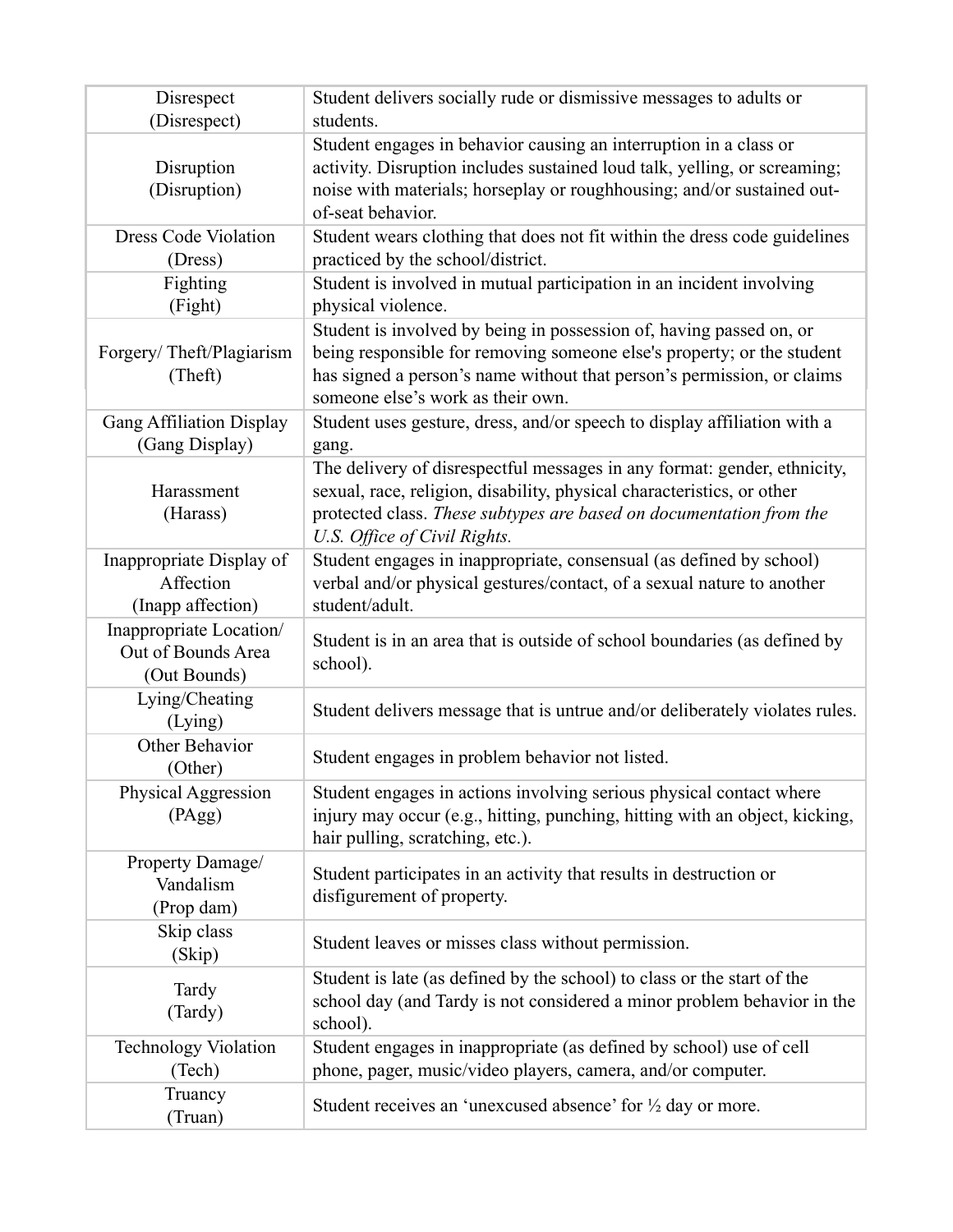| Use/Possession of Alcohol<br>(Alcohol)         | Student is in possession of or is using alcohol.                                                                                                                                   |
|------------------------------------------------|------------------------------------------------------------------------------------------------------------------------------------------------------------------------------------|
| Use/Possession of<br>Combustibles<br>(Combust) | Student is/was in possession of substances/objects readily capable of<br>causing bodily harm and/or property damage (matches, lighters,<br>firecrackers, gasoline, lighter fluid). |
| Use/Possession of Drugs<br>(Drugs)             | Student is in possession of or is using illegal drugs/substances or<br>imitations.                                                                                                 |
| Use/Possession of<br>Tobacco<br>(Tobacco)      | Student is in possession of or is using to bacco.                                                                                                                                  |
| Use/Possession of<br>Weapons<br>(Weapons)      | Student is in possession of knives ( $> 6$ in., $< 6$ in.) and guns (real or look<br>alike), or other objects readily capable of causing bodily harm.                              |

# **Custom Fields (used in Demonstration School account)**

| <b>Custom Fields</b>      | SWIS allows schools to use custom fields to more clearly define categories<br>within their data. Examples are listed below. |
|---------------------------|-----------------------------------------------------------------------------------------------------------------------------|
| <b>Custom Fields</b>      | Categories : Any additional information to be collected                                                                     |
| Explanation               | Labels: A drop-down list of items to be available                                                                           |
| <b>Custom Fields Demo</b> | Category: Hallway                                                                                                           |
|                           | Labels: East Wing, West Wing, North Wing, South Wing, Other                                                                 |
|                           | Category: Parent Contact                                                                                                    |
| Custom Fields Demo        | Labels: Phone Conversation, Text/Instant Message, Email, Letter                                                             |
|                           | Mailed, Voice Message, Note Home Via Student, In Person                                                                     |
| Custom Fields Demo        | Category: Technology Violation                                                                                              |
|                           | Labels: Social Media (e.g., Facebook, Twitter), Text Message,                                                               |
|                           | Inappropriate/Unauthorized Use/Location, Unauthorized Download                                                              |

# **Locations**

| <b>Locations</b>    | <b>Definition</b>                                           |
|---------------------|-------------------------------------------------------------|
| Art Room            | The area used for art classes and activities.               |
| (Art)               |                                                             |
| Bathroom/Restroom   |                                                             |
| (Bathrm)            | Areas used by students for taking care of personal needs.   |
| <b>Bus</b>          | The area inside the bus.                                    |
| (Bus)               |                                                             |
| Bus Loading Zone    |                                                             |
| (Bus zn)            | The area used for bus loading and unloading.                |
| Cafeteria           | The area used for breakfast and lunch.                      |
| (Café)              |                                                             |
| Classroom           | Areas used for instructional purposes.                      |
| (Class)             |                                                             |
| Commons/Common area | Areas shared by students and staff for specific activities. |
| (Common)            |                                                             |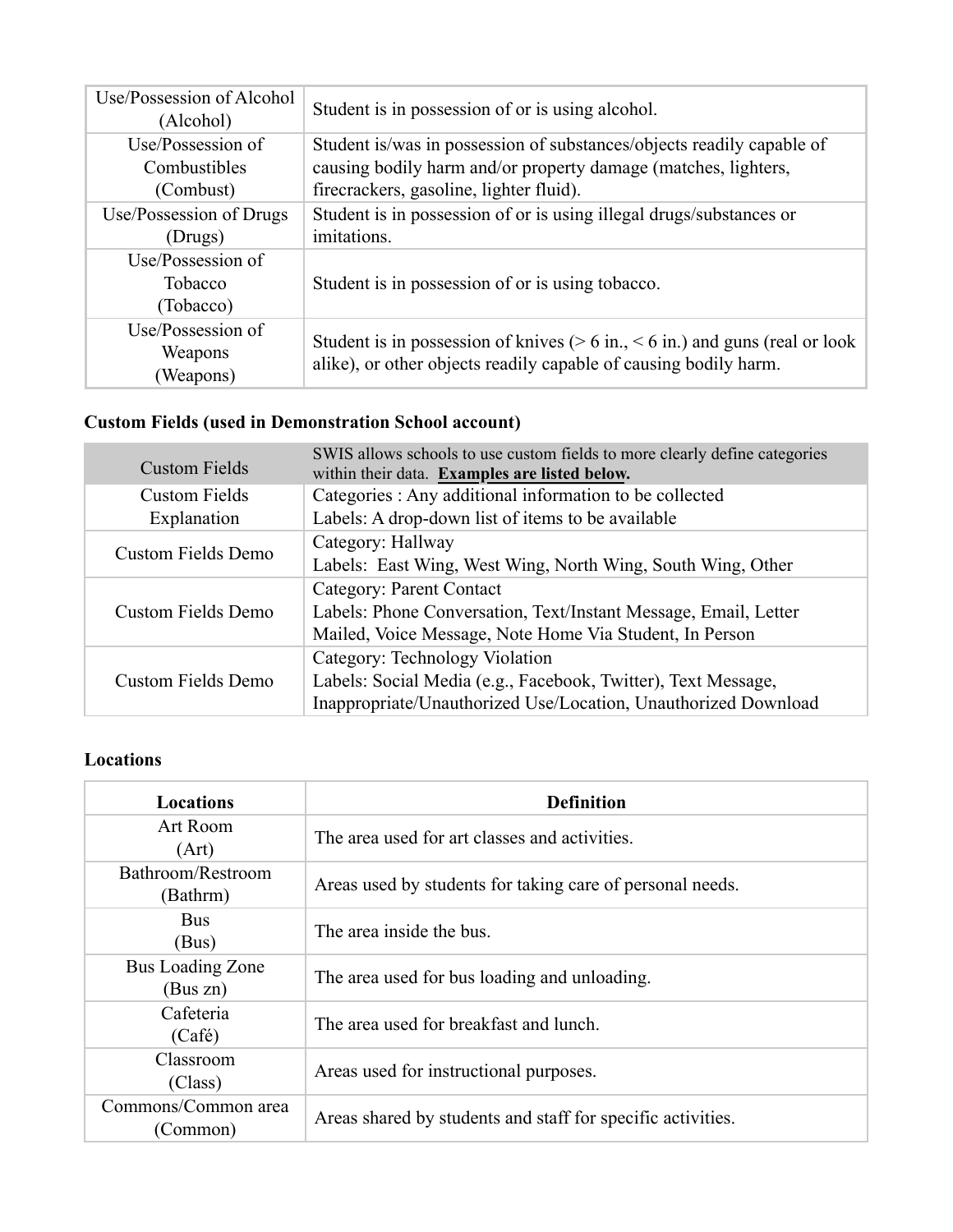| Computer Lab<br>(Comp)                                 | Area used for group computer classes and activities.                                                          |
|--------------------------------------------------------|---------------------------------------------------------------------------------------------------------------|
| Gym<br>(Gym)                                           | Areas used for physical education activities.                                                                 |
| Hallway/Breezeway<br>(Hall)                            | Areas designated for passing from one activity/class to another.                                              |
| Library<br>(Library)                                   | The area designated for research and study.                                                                   |
| Locker Room<br>(Locker rm)                             | The area used by students to prepare for and completing physical<br>education classes and/or sporting events. |
| Music Room<br>(Music rm)                               | The area used by students for music activities (e.g., music class, choir,<br>band)                            |
| Off-Campus                                             | An area beyond the property boundary of the school and not affiliated<br>with a school activity.              |
| Office<br>(Office)                                     | The area used by school staff for primary school business and<br>management.                                  |
| Other Location<br>(Other)                              | The location for problem behavior event occurs in a location that is not<br>listed                            |
| Parking Lot<br>(Park lot)                              | Areas used for parking vehicles during school hours.                                                          |
| Playground<br>(Plygd)                                  | The outside area used for recess breaks.                                                                      |
| Special Event/Assembly/<br>Field Trip<br>(Special evt) | Areas used for infrequent activities that occur in and/or out of school.                                      |
| Stadium                                                | Area used for athletic/special events.                                                                        |
| <b>Unknown Location</b><br>(Unknown)                   | The location of problem behavior event is not known or undetermined.                                          |
| <b>Vocational Room</b><br>(Voc Rm)                     | The area of a school used for vocational classes and activities.                                              |

# **Perceived Motivation (Function of Behavior)**

| <b>Perceived Motivation</b>   | <b>Definition</b>                                                        |
|-------------------------------|--------------------------------------------------------------------------|
| Avoid Adult                   | Student engages in problem behavior(s) to get away from adult(s).        |
| (Avoid a)                     |                                                                          |
| Avoid Peer(s)                 | Student engages in problem behavior(s) to get away from/escape           |
| (Avoid p)                     | $peer(s)$ .                                                              |
| <b>Avoid Tasks/Activities</b> | Student engages in problem behaviors(s) to get away/escape from tasks    |
| (Avoid task)                  | and/or activities.                                                       |
| <b>Obtain Adult Attention</b> | Student engages in problem behavior(s) to gain attention of $adult(s)$ . |
| (Ob a atm)                    |                                                                          |
| Obtain Items/Activities       | Student engages in problem behavior(s) to gain items and/or activities.  |
| (Ob itm)                      |                                                                          |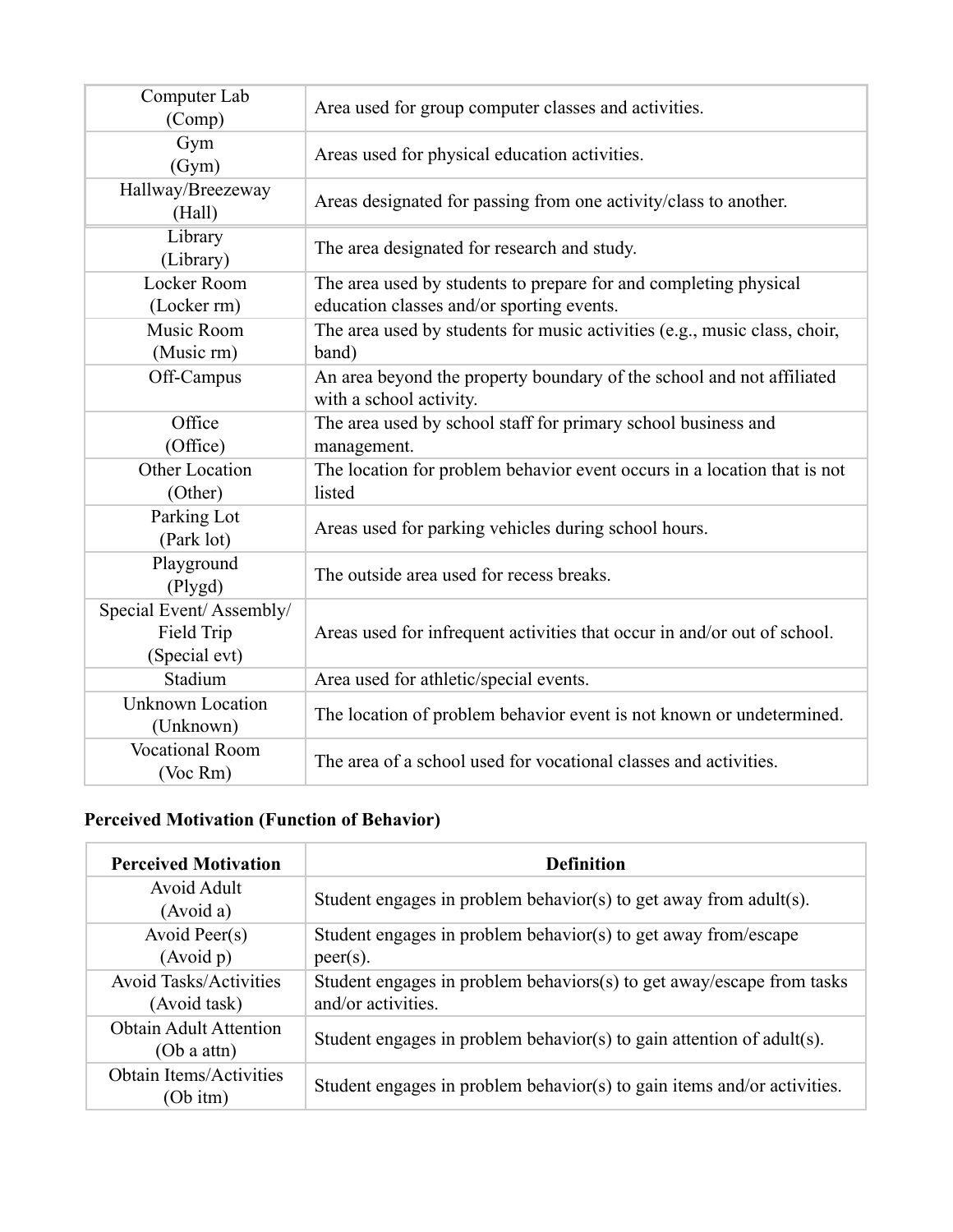| <b>Obtain Peer Attention</b><br>$(Ob p$ attn $)$ | Student engages in problem behavior(s) to gain attention of peer(s).                                                                                     |
|--------------------------------------------------|----------------------------------------------------------------------------------------------------------------------------------------------------------|
| Other<br>(Other)                                 | Possible motivation for referral is not listed above. Staff using this area<br>will specify the possible motivation for this student's problem behavior. |
| <b>Unknown Motivation</b><br>(Unknown)           | Student engages in problem behavior(s) for unclear reasons.                                                                                              |

## **Others Involved**

| <b>Others Involved</b>     | <b>Definition</b>                                                 |
|----------------------------|-------------------------------------------------------------------|
| None<br>(None)             | Student engages in problem behavior incident alone.               |
| Other<br>(Other)           | Student engages in problem behavior with person not listed above. |
| Peers<br>(Peers)           | Student engages in problem behavior incident with peer(s).        |
| <b>Staff</b><br>(Staff)    | Student engages in problem behavior incident with staff.          |
| Substitute<br>(Substitute) | Student engages in problem behavior incident with substitute.     |
| Teacher<br>(Teacher)       | Student engages in problem behavior incident with teacher.        |
| Unknown<br>(Unknown)       | It is unclear if any others were involved in incident.            |

### **Restraint/Seclusion**

| <b>Restraint/Seclusion</b>                                                                | <b>Definition</b>                                                                                                                       |
|-------------------------------------------------------------------------------------------|-----------------------------------------------------------------------------------------------------------------------------------------|
| None                                                                                      | (Default) No restraint or seclusion was used.                                                                                           |
| Restraint                                                                                 | Any measure or condition used to immobilize or reduce the ability of a<br>student to move his or her torso, arms, legs, or head freely. |
| Seclusion                                                                                 | The involuntary confinement of a student alone in a room or area from                                                                   |
|                                                                                           | which the student is physically prevented from leaving.                                                                                 |
| Seclusion & Restraint                                                                     | The use of both seclusion and restraint.                                                                                                |
| Definitions based on documentation from the U.S. Department of Education on Restraint and |                                                                                                                                         |
| Seclusion.                                                                                |                                                                                                                                         |

#### **Action Taken**

| <b>Action Taken</b>   | <b>Definition</b>                                                   |
|-----------------------|---------------------------------------------------------------------|
| <b>Action Pending</b> | Consequence for referral is pending. Referral will be modified when |
| (Act Pen)             | "action taken" is determined.                                       |